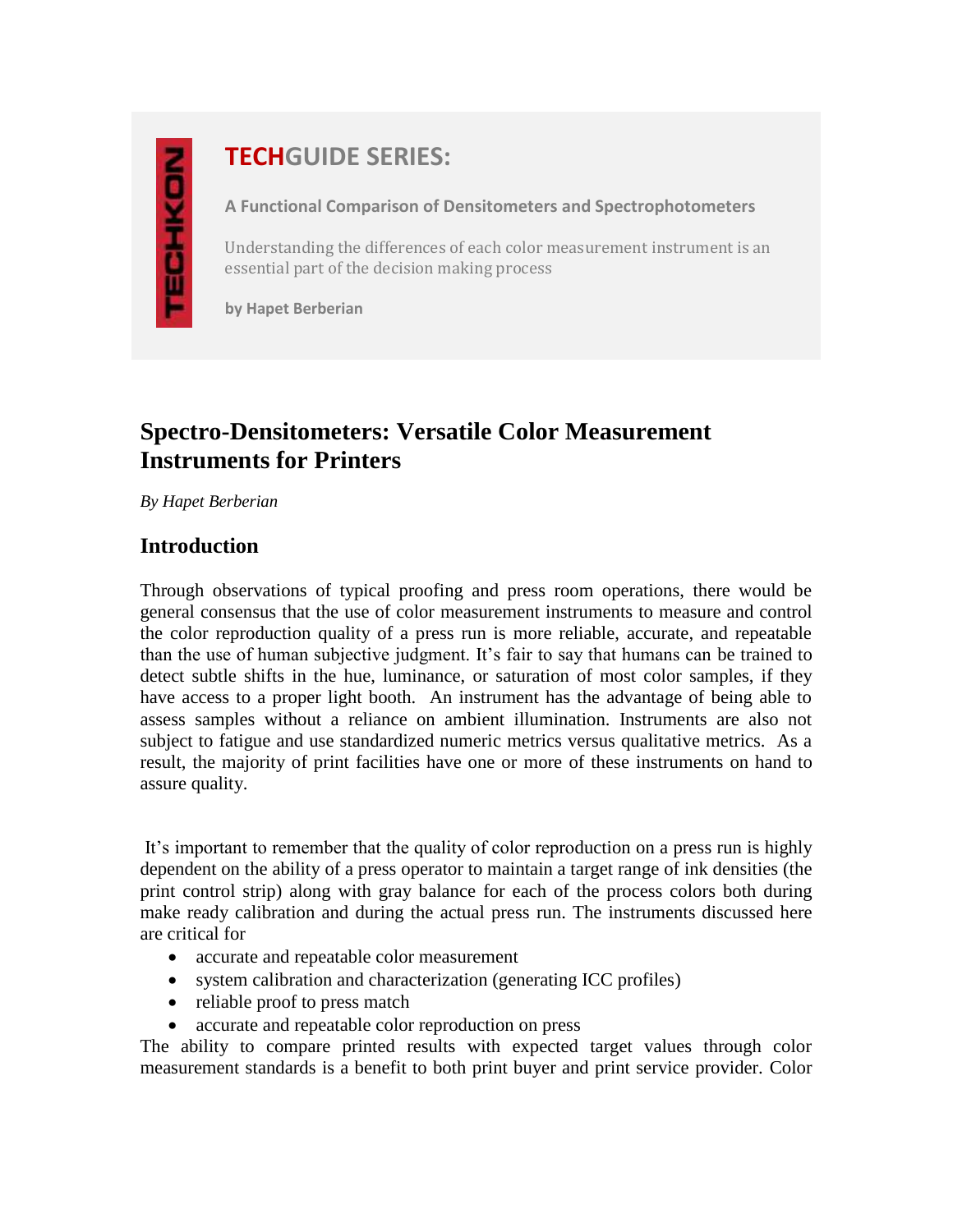measurement and control with these devices will ensure that a given printed product will have consistent color reproduction

- from press to press
- from operator to operator
- from week to week, month to month, and year to year

This article describes the operational characteristics and functional comparisons of three important color measurement instruments used by the printing industry - **densitometers, spectrophotometers, and spectro-densitometers.**

## **Densitometers**

Density is a measure of the absorbance of an ink at specific wavelengths of light. As an example, yellow ink has a maximum absorbance in the blue region, so its density is calculated using a filter with a blue response. For CMYK inks, the corresponding filters are red, green, blue and "visual", which is slightly wider than the green filter. Beyond measuring specific wavelengths of light, the densitometer also transforms the reported result according to the following relationship:

Density =  $-$  Log<sub>10</sub> (Remission)

Remission is a measure of the reflected light, so 1.0 is perfectly reflective and 0.0 is a perfect absorber. Following the equation above, paper that has a remission of 0.85, would yield a density of 0.07 D. A saturated ink with a remission of 0.1 would yield a density of 1.0 D. Density is useful because it corresponds closely with relative ink film thickness of most printing inks. Most observers would agree that it is very difficult to see the difference between yellow ink at 0.8 D and 1.0D and yet they would have used 125% of the ink to arrive at the 1.0D result. As a result of those characteristics, the densitometer quickly eclipses the capabilities of even the best trained eye when used on the task of monitoring ink film thickness. Establishing correct masstone density is important as the separations are done based on an assumption of a specific ink film thickness.

Once density is measured, additional data can be calculated using standardized equations. Those metrics are:

- Apparent dot area
- Apparent trap
- Dot gain and print contrast
- Slur and doubling

While Density is useful for controlling the masstones, Dot area or Dot gain / contrast monitors the halftones. Those metrics monitor tone reproduction quality which varies due to press printing conditions. Trapping evaluates ink performance as it applied directly to a substrate, as would be the case in a masstone and as it is applied to wet ink, as would be the case in an overprint. Slur and Doubling can detect defects in imaging where dots are stretched in one dimension or repeated due to a phenomenon of contamination of the blanket from previous impression.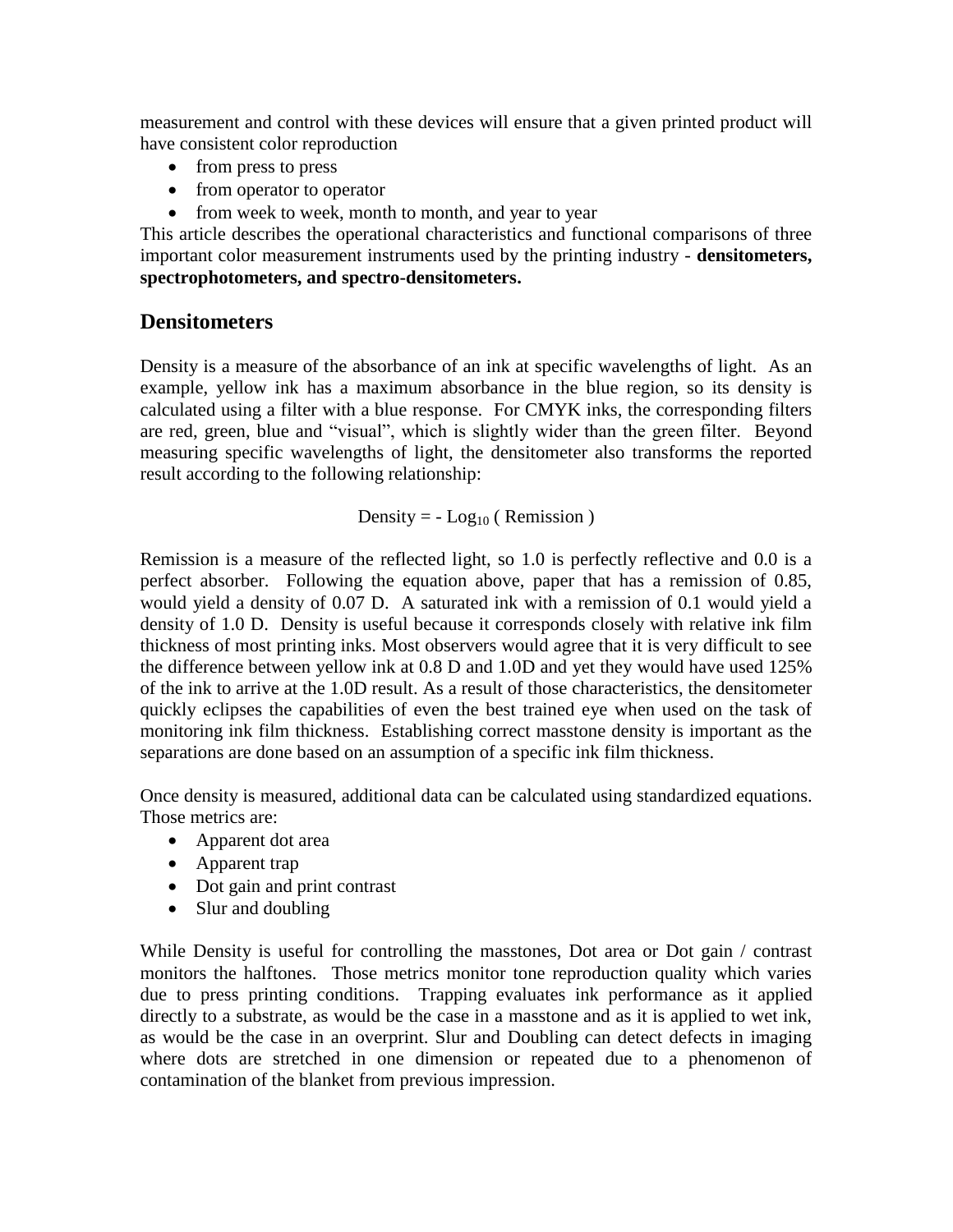It's important to note that there is a significant difference between filter spectral characteristics used in various applications and locations for density measurements. The commercially available variety of accepted filter sets conforms to ANSI established standards.

- Status A and M standards are used in photographic applications.
- Status T standards represent wide band filters typically used in North America.
- Europeans use Status E filters.
- There is yet another set of narrow band filters referred to as Status I.

For calibration, color process control, and quantitative color communications it is critical that the Status response of the filter set be identified.

## **Spectrophotometers**

The previous section has identified the fundamentals of print quality measurement as provided by a traditional three filter densitometer. It's fair to say that this technique, as useful and practical as it is for monitoring printing variables, does little to qualify the materials used during printing. To qualify the ink and paper, a spectrophotometer is more useful. The modern spectrophotometer for the press room and for ink and paper manufacturers is a cost effective, fast, and useful measurement instrument for capturing discreet spectrum amplitude values at typically 10 nm or 20 nm intervals. This instrument is typically used

- in the proofing area
- in the press room
- by paper and other substrate manufacturers
- by ink and colorant manufacturers

In the printing industry, a spectrophotometer is most often used to measure reflected light from a printed sample and compute light absorption as well as several other important parameters. As in the case of the densitometer, a stable white light source perpendicular to the printed sample is used for illumination. The main difference is that in the optical path the reflected light is separated by very narrow band filters into spectral samples spaced 10 nm to 20 nm apart. The resultant spectral reflectance curve is an excellent identifier of a color sample somewhat analogous to how fingerprints can be used to identify individuals. With such a spectral fingerprint, one can quickly see whether the magenta ink delivered to the press is formulated with rubine or rhodamine pigment, which although quite similar visually, would achieve dramatically different color across the resulting gamut. One of the most humanly intuitive metrics that can be computed

from this spectral data is the Lightness  $(L^*)$ , Chroma  $(C^*)$ , and hue angle  $(h^*)$  of a color sample. This type of metric has its roots in early work done by Alfred Munsell and others that attempted to organize the color that they saw in nature.

- $\bullet$  L<sup>\*</sup> the value of the sample relating to lightness or darkness without regard to color.
- $\bullet$   $\mathbb{C}^*$  a measure of the saturation or intensity of a color.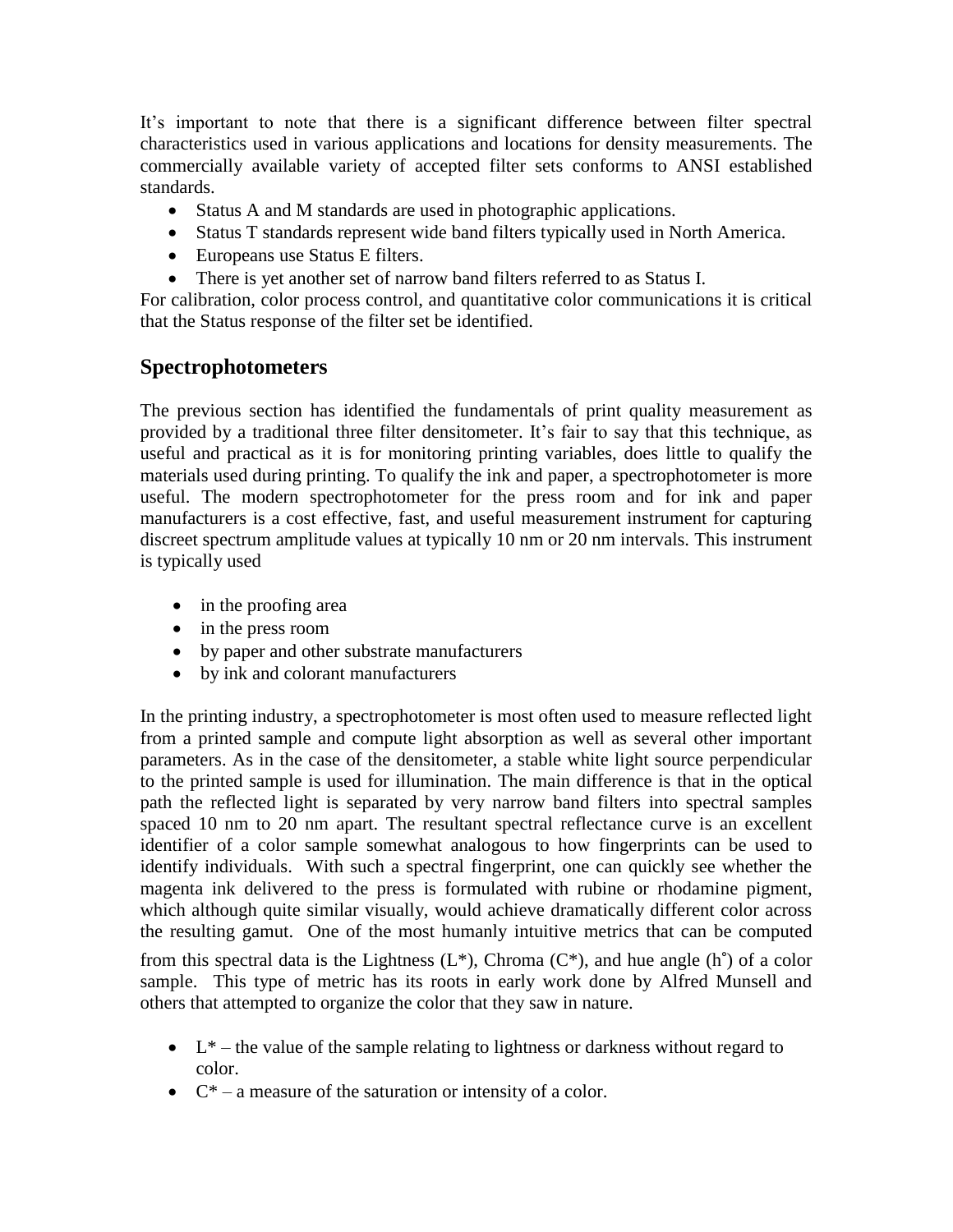$\bullet$  h° – the quality of color in terms of the primary colors red, yellow, green and blue.

Computing metrics that correlate to human perception is typically called colorimetry. So, in a sense most spectrophotometers also qualify as a spectrocolorimeters as they also can provide colorimetric data based on the measured spectral data.

## **Spectrodensitometers**

As the name implies, a spectrodensitometer is a spectrophotometer that also provides computation of density and colorimetric values using standardized metrics. It applies spectral measurement techniques and computes ink film thickness and dot gain values normally provided by a densitometer; however, it is capable of calculating density values equivalent to any ANSI status filter set. This instrument is only limited by the color computation capabilities provided in its on-board computer. New functionality can be added easily by software upgrades.

Most manufacturers of these instruments provide both handheld units as well scanners for automatically scanning and recording a set of color samples printed in a rectangular array. High speed spectrodensitometers are also available for inline press applications for on-the-fly real time press monitoring and control. The important features and functions of these devices include

- A single measurement computes all four CMYK density values for each sample
- No mechanical moving parts
- Full G7 functionality for calibrating and maintaining printers based on the GRACoL G7™ specification
- Measurement modes include
	- o Spectral density CMYK
	- o CIELab, XYZ
	- $O \mid L^*a^*b^*$
	- o GRACoL G7™
	- o CIE94, CIE2000, CIE99, CIEcmc, CIEuv
	- o CIE L Chab, xyY, Luv, LCHuv, DIN Lab99
	- o Status T and E densities
	- o Dot area
	- o Dot gain
	- o Trapping
	- o Whiteness, yellowness

## **Automated vs. Handheld Systems for Improved Performance in Prepress and Production**

Fortunately, for the sake of productivity, handheld instruments have evolved into automated devices, which fall into the categories of scanning and inline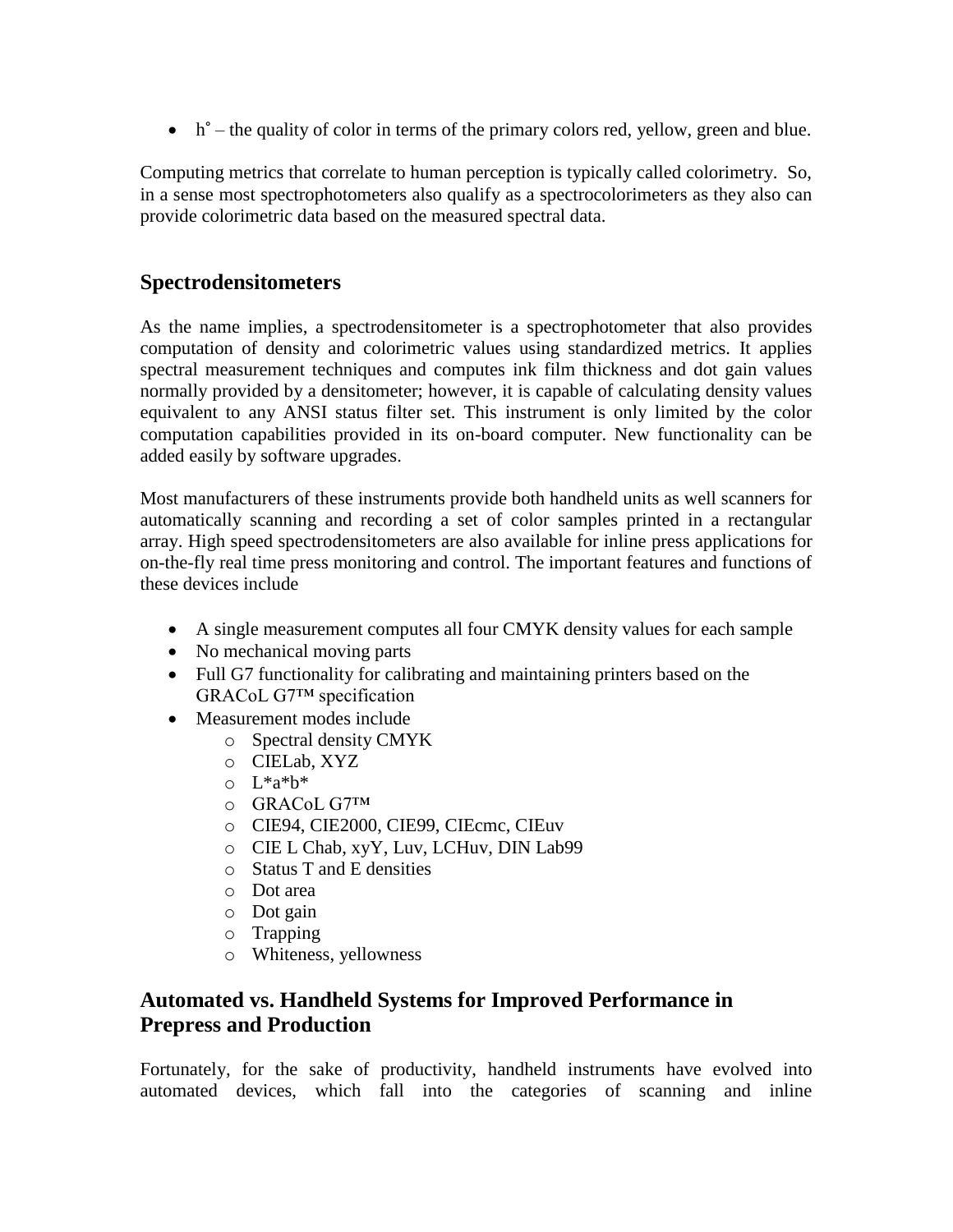spectrodensitometers. Automated measurement has dramatically increased the effectiveness of a press operator to provide consistent high quality color reproduction. It has also demonstrated a rapid return on investment for new measurement equipment purchases, typically within 12-18 months. The initial impact of these automated devices is that they have increased the number of samples that can be practically measured for calibration before a press run. They have also reduced the effort on the part of press operators so they can tend to other critical production tasks. They can also be given credit for avoiding measurement errors. The following is a description of two of the most important new developments in color measurement instrumentation.

#### **Scanning Spectrodensitometer**

The first is the scanning spectrodensitometer for higher productivity when compared to manual types. Scanning spectrodensitometers are able to capture not only density values but spectral data, dot gain, blur and slur factors, Delta E, and G7 calibration data for gray scale correction. Productivity is enhanced since scanning spectrodensitometers are able to measure 250 color swatches in 8 seconds.

#### **Inline Spectrodensitometer**

A second important development is the inline system, which provides closed loop color monitoring and control. Mounted inside the printing press, the in-line spectrodensitometer provides real-time spectral and density measurements as well as G7 calibration data with remarkable color accuracy. It improves precision by automatically calibrating color through a closed loop, on-the-fly correction system. This not only offers improved productivity but also eliminates errors associated with hand-held devices. The inline spectrodensitometer reduces press downtime because there is no need to interrupt the press to pull a sheet and monitor color. No interruptions translate into more efficient press runs.

#### **Summary of the Advantages of a Spectrodensitometer**

- Spectrodensitometers are typically more accurate and useful than the previous generation of densitometers. A traditional densitometer uses a stable white light source for illumination. Red, green, or blue filters in the light source optical path are needed to limit the color of the source that reaches the color target to measure C, M, Y, and K ink densities. Over time, these filters, which are sensitive to moisture and temperature, may degrade and produce incorrect measurement values. The filters are designed to measure the maximum absorbance region of process inks. Non-process ink densities, which are often used in spot colors, can be difficult to measure using the non-optimal filters. A spectral measurement is optimal. A spectrodensitometer uses 16 or more bandpass filters to divide the visual spectrum equally. These instruments produce a spectral fingerprint of the material measured. From the spectral data, all forms of color and density data can be accurately derived. The extra data allows a spectrophotometer to be a versatile tool that can control process and non-process inks.
- Spectrodensitometers can detect ink contamination during a press run; whereas, densitometers cannot. This common problem can be caused by many factors such